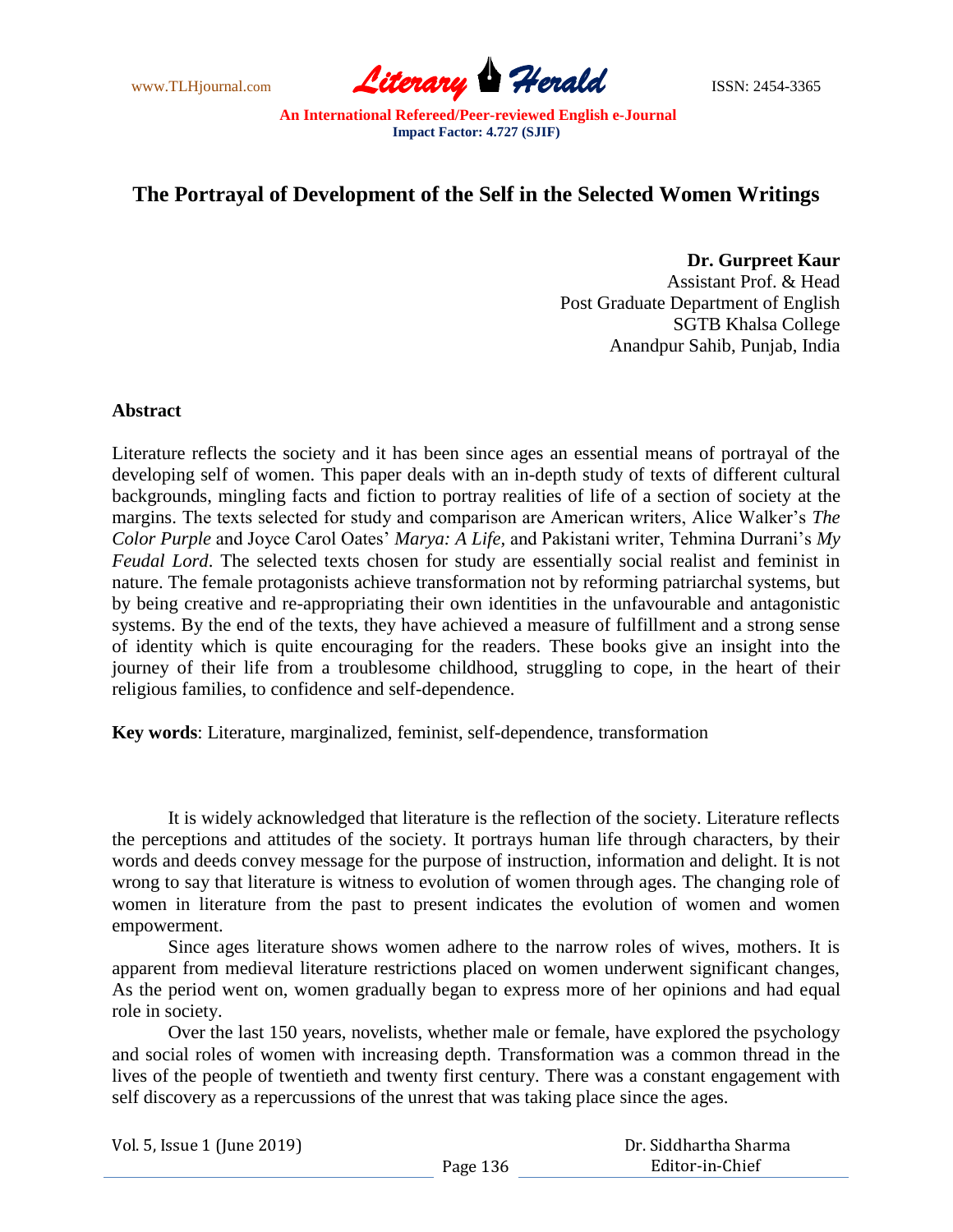www.TLHjournal.com **Literary Herald Herald ISSN: 2454-3365** 

There has been much opposition to women's education from certain parts of society, mostly based on a form of strict religious doctrine, which led to the spread of ignorance and illiteracy. In addition, women were constrained by numerous social restrictions that contributed to the decline of their social role; however, these obstacles did not stop women from performing various roles in society.

Women's issues constitute the theme of many fictional and non-fictional writings. Discussing the image of women in the realist novel, the critic Mohammed al-Shin.i (2004,p.425) observes: "With regards to the female character in the realist novel in this stage, she is mostly characterised positively. Novelists give her a great deal of attention, and track her progress".

The paper therefore contributes to the movement towards a greater recognition of women's crucial, catalytic function in the achievement of social development and delineates these authors' expressed awareness of many women's actual direct involvement in the struggle against all forms of discrimination in society. This research paper has been undertaken as an opportunity to investigate the different qualities and types of conduct attributed to female characters in the selected novels of the transition, on the assumption that the texts reflect something of the way women are perceived and are playing new roles in a changing society.

Women's issues will continue to dominate novels as long as women continue to be marginalized. Noting the attention given to women's issues as a theme in Saudi narrative discourse, Khalida Sa.id (1991) attributes this attention to the large number of problems that beset women:

> Until there is full equality in legislation and in reality, as long as people have preconceived ideas about women that have been formed over the ages, from myths and illogical perceptions, as long as society is unwilling to accept women's freedom with respect for her humanity, free from discrimination on the grounds of gender or race, according to the Convention of Human Rights, as long as these issues remain unresolved, this case stays open. (69)

For study, two American literary texts i.e. Alice Walker's *The Color Purple (1983),*  Joyce Carol Oates' *Marya: A Life (1986);* and one Pakistani text i.e. Tehmina Durrani's *My Feudal Lord (1994)* have been selected. The central themes of these writings are built on the well-known feminist concepts of separatism and self-empowerment, which are characteristics of female community and female culture.

Many a times, the change comes from within, i.e. the innate desire to improve yourself. While the other times, change is directly the result of outside influences such as a significant event or inspiration from other individuals or role models. The latter is the case in Alice Walker's novel. Alice Walker's novel *The Color Purple* is an authentic fusion of transformations of people. The play between opposites, light and shadow marks the life of the protagonist, Celie. In the novel, Walker uses the inspiration and influence of other strong female characters to act as the change stimulants in the journey of Celie's transformation.

The novel is the journey of self discovery for Celie and for other characters. Celie starts the novel as a latent, calm young person, confounded by her own particular pregnancy, by her assault on account of Pa, and her sick treatment by Mr. \_\_\_\_\_. Highly inspired and influenced by Sophia, Celie is able to establish her independence from her abusive husband. Celie understands the fact that she is manipulated and controlled by Mr. \_\_\_ and acknowledges this when she

Vol. 5, Issue 1 (June 2019)

 Dr. Siddhartha Sharma Editor-in-Chief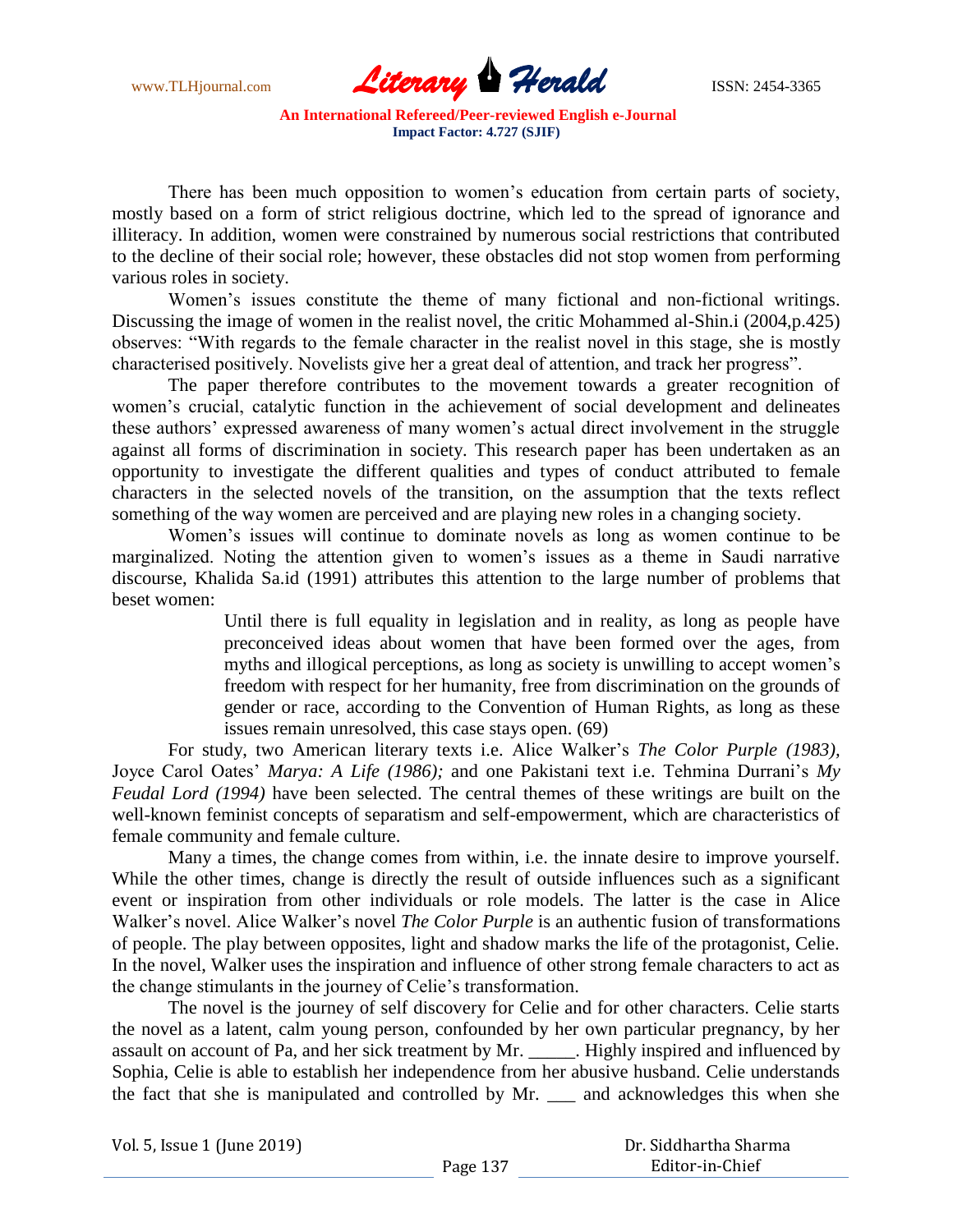

"think 'bout how every time (she) jump when Mr. call(her)" (*The Color Purple* 38) we can justify Celie's weakness considering that male domination has always been a part of her life. However, when she witnesses the relationship between Sophia and her son-in-law, Harpo, makes Celie realize that such abuse is not necessary and the desire to stand up for herself crops up. This is evident in the jealousy she has of Sophia's strength, "I say it because I'm jealous of you. I say it because you do what I can't" ( *The Color Purple* 42).

Celie longs for the courage that she finds in Sophia. Years of physical and emotional abuse made her feel that she cannot assert her own independence, and that she is powerless against her husband's manipulating ways. This desire to improve, coupled with the encouragement of Sophia, encourages Celie to assert herself. Sophia persuades Celie to stand up for herself; "You ought to bash Mr.\_\_\_ head open, she say. Think about heaven later" (*The Color Purple* 44). She explains Celie that she needs to start caring about the life she is presently living and that she need not get scared of Mr.  $\Box$ .

Gradually, in the wake of gathering Shug and seeing her sister flee, Celie develops practical skills: she is a hard laborer in the fields, she figures out how to manage a house and raise children, and she meets other inspiring ladies, including Sofia, who has dependably needed to battle the men throughout her life. Celie's fortunes starts to transform: she inherits her organic father's domain, permitting her more noteworthy budgetary flexibility, and she manages to repair her association with Mr. \_\_\_\_\_ and make a sort of family with Mr. \_\_\_\_\_ Shug, Harpo, Sofia, Squeak, Nettie, and her own particular children.

Celie's sister Nettie's arc is likewise one of self-discovery. Nettie received a greater number of years of schooling than did Celie, and Nettie has seen the world, working as a preacher in Africa, and eventually marrying a kind and wise man. Anyhow Nettie additionally understands that she can adjust her independence, and her desire to work, with an adoring married life that likewise incorporates two stepchildren—Celie's children, Olivia and Adam. Without a doubt, it is the landing of this extended family on Celie's territory at the end of the novel that indicates the last stage in both Celie's and Nettie's adventure of self-discovery. The sisters have discovered one another.

Throughout *The Color Purple,* Walker portrays female friendships as a means for women to summon the courage to tell stories. In turn, these stories allow women to resist oppression and dominance. Relationships among women form a refuge, providing reciprocal love in a world filled with male violence.

Female ties take many forms: some are motherly or sisterly, some are in the form of mentor and pupil, some are sexual, and some are simply friendships. Sofia claims that her ability to fight comes from her strong relationships with her sisters. Nettie's relationship with Celie anchors her through years of living in the unfamiliar culture of Africa.

Another eminent American writer, Joyce Carol Oates's literary output is remarkable for its volume and breadth. She has been busy pursuing her reading and writing for more than four decades without any let up. The valuable substance that issues from such writings is Oates's celebration of female community and woman culture. It is also her record of the expression of female individual identity and development through her protagonists.

Among her many literary achievements, is *Marya: A Life,* portraying the American society of the 1980s. It is an exceptionally forceful piece of fiction tracing the advancement of

| Vol. 5, Issue 1 (June 2019) |          | Dr. Siddhartha Sharma |  |
|-----------------------------|----------|-----------------------|--|
|                             | Page 138 | Editor-in-Chief       |  |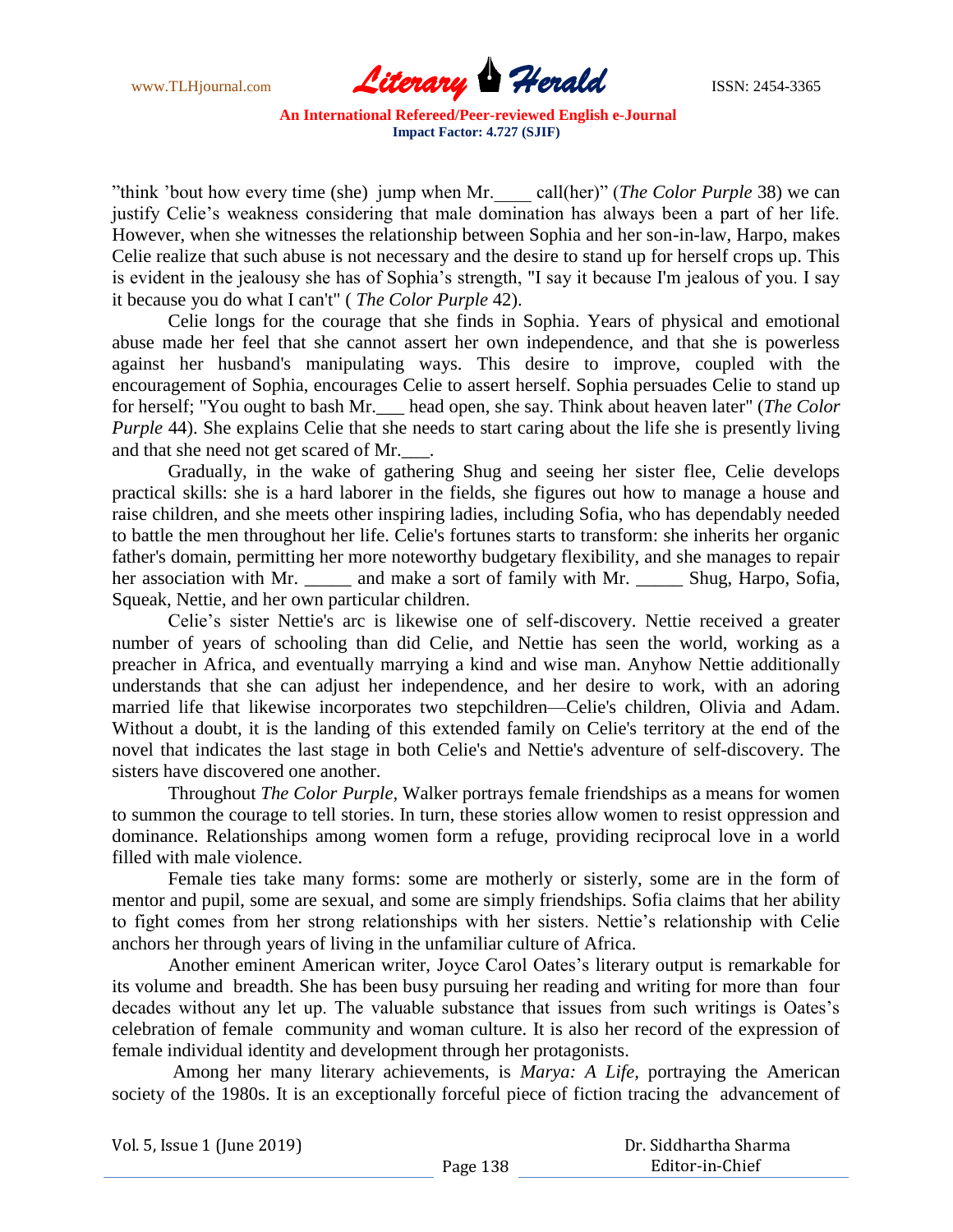

an abandoned girl from ahard-bitten immigrant community. This novel, named after the female protagonist Marya, analyzes her life experiences and her several irksome relationships with men and women. The theme of *Marya: A Life* is rooted in separatism and sisterhood. The crux of the novel is Oates's intention of validating symbiotic bonding. Oates creates Marya Knauer as a woman who, beginning at an early age, acts in accordance with her inner compulsion to be a more complete and freer human being than her society cares to allow her.

American society, every family is androcentric and women are degraded and oppressed. Every law and custom of the family relationship is arranged from the masculine viewpoint, which spawns the dictum that the woman shall serve the man. Being so kept under the clutches of man, she cannot develop humanly, as he has, through social contract, social service, true social life. Amidst these sordid conditions, woman is treated as a servant. Marya, in *Marya: A. Life*, is treated as a servant by her parents. Oates creates her as a bold woman who challenges this dispensation and moulds herself as a new woman who achieves freedom.

Oates's portrayal of Marya covers a long span of her life—more than three decades. During this period, she faces a lot of impediments posed by men as well as women. The period of her life is classified as childhood in the domestic domain, adolescence in the institutional domain, and adulthood in the professional domain. In these three domains, she strives hard to establish her female identity and to attain the liberation of her self. To achieve this goal, she resorts to separatism. To sustain the achievement, she follows the matriarchal vision— motherdaughter bonding. The system of mother-daughter bonding is also recognized as sisterhood.

Her father has been cruelly murdered by some unidentified strangers. Immediately after her husband's death, Vera takes her children to a town, leaves them there and disappears. At the age of eight, Marya's life of hard and grim experiences begins. Adopted by uncle Everard and aunt Wilma, Marya faces several difficulties and challenges in her life in her uncle's house. Marya's twelve year-old cousin, Lee, as a patriarchal representative, unconsciously, and without purpose, troubles Marya. But, as a tough and bold girl, she challenges him and takes revenge on him. After a few years, Lee gets a driver's job and leaves the family. Marya's aunt Wilma loathes her presence at home and imposes heavy domestic chores on her. As an adjustable, talented girl, Marya endures all these troubles.

In her article, "Stories that Define Me," Oates describes a similar predicament in her own life. The protected environment of the schoolroom is the beginning of Marya's gradual liberation from the limitations of her origins through the help of male mentors. Marya repeatedly makes a spectacle of herself in a community with very different expectations from women. She is boastful, vain, sarcastic, theatrical, experimentally flirtatious and daringly provocative. She boldly flings back dirty words at crude boys.

Marya shuns marriage and adopts the notion of separatism in order to give birth to a new self through academic study and scholarship. Marya is a "new woman" who feels free from traditional binding. So, she declares that she feels "inviolable—autonomous—entirely selfsufficient" (*Marya: A Life 207*).

Marya's voracious reading of the works of great authors provides her with new experiences and kindles her spirit of creative writing. She feels that "the experience of reading was electrifying, utterly mesmerizing, beyond anything she could recall from the past" (*Marya*: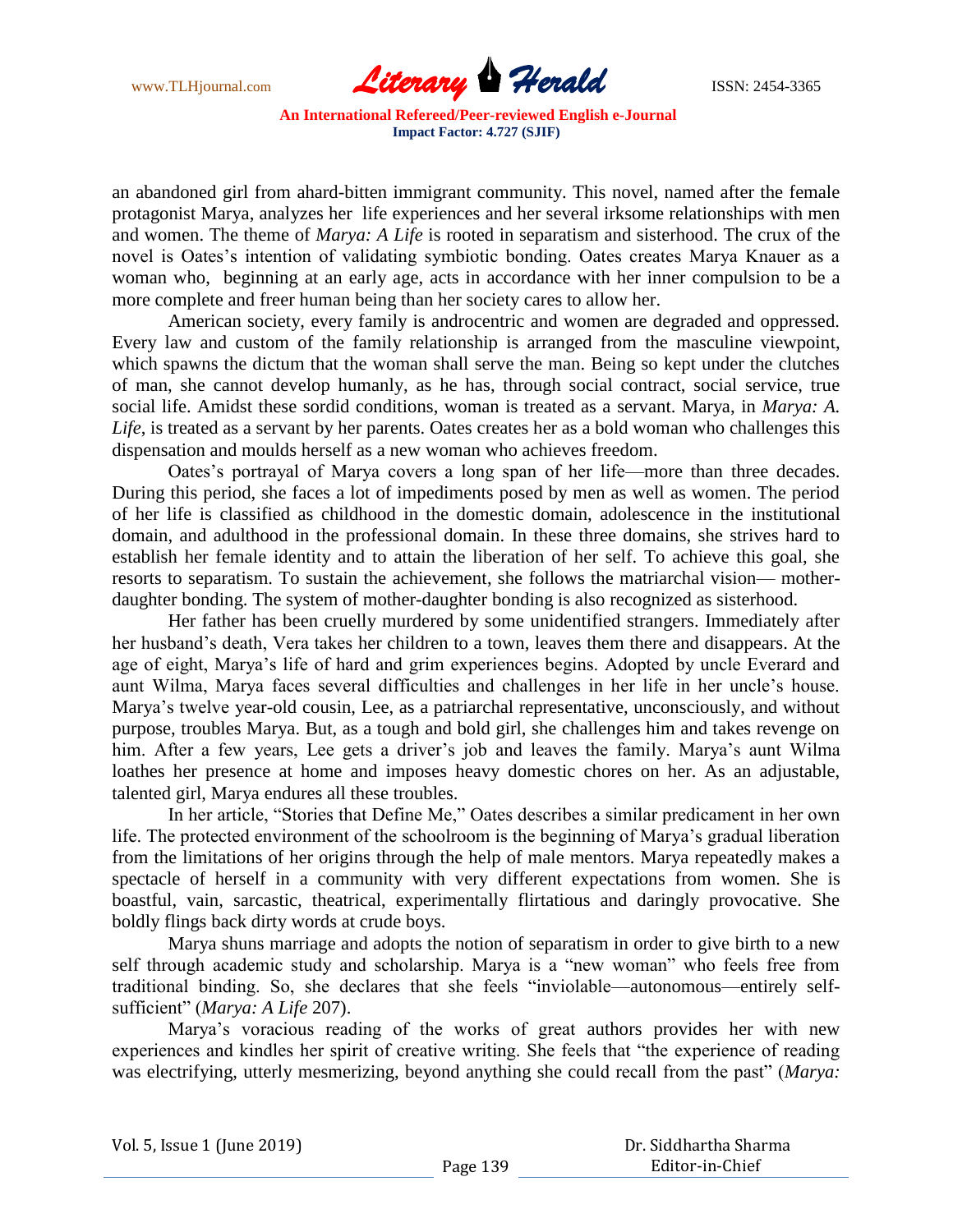

*A Life* 134-35). Her self-sufficiency offers her spiritual strength. She begins to write stories. Two of her stories are accepted for publication.

Oates dramatizes Marya's personal relationship with professional men. In her adolescent period at school and college, she is very cautious and careful in maintaining her virginity. She is never caught or trapped sexually, either consciously or unconsciously, voluntarily or accidentally.

Marya has a lot of merit-testimonials. She has published a well-received scholarly book and articles and reviews in her field. She has a very good reputation of being a dedicated and diligent teacher. She has learned how to succeed within the standards defined by the academic committee and to keep her inner creative part well-hidden. During the three phases of her life, Marya has nurtured her thought of her mother in her inner mind. She finally finds her mother.

Tehmina Durrani is an illustrious controversial writer catapulted to fame with the publication of her autobiography, *My Feudal Lord*, (1991). It won Italy's prestigious Marissa Bellasario Prize and has been translated into twenty two languages. In this book, she has written about her trauma and torture during her life with her husband, Gulam Mustafa Khar, the founder of the Pakistan People's Party. She occupies a prominent place amongst those contemporary Pakistani women writers who are constantly engaged in raising their voices against the ruthless marginalization of women, and also against the murderous patriarchal social structures.

Tehmina Durrani belongs to the renowned family of Pakistan which traces its ancestry to Afghanistan. She is the daughter of the former governor of the state of Pakistan and former chairman of Pakistan International Airlines, S.U. Durrani. She grew up in the high society of Lahore, Pakistan, but soon learnt to criticize the lifestyle of the fashionable ladies with whom she mingled. Her feminist activist responsibilities often bring her to the doorsteps of women below her class and status. Durrani left Pakistan and spent nine years in London when her ex-husband Mustafa Khar was sent into exile. Durrani was also married to the former chief minister of Punjab and the president of the Pakistan Muslim League Mian Shahbaz Sharif. All these occurances and incidents in her life had directly influenced her creative perceptions of the precarious conditions of Pakistan and more especially the precarious conditions Pakistani women were inevitably confronted with. The socio-political and cultural situations also had posed a formidable question of a woman's identity.

Durrani identifies herself as a Pakistani writer; she has earned admiration as a strong woman of purpose and determination. Her aim is to identify the wife's body as the locus of masculine power in different social, economic and historical settings. Her work provides innumerable instances of traditionally orchestrated institutional discourses and practices that maintain the oppression and regulation of a wife's body irrespective of age, education, location, class and caste.

She believes that the act of writing for a woman is, an opportunity to break her silence of ages because the patriarchal set up has repressed her and the racial society has taught her to be culturally silent. *My Feudal Lord* describes Durrani's traumatic marital life with Gulam Mustafa Khar, an important politician in the Zulfequr Ali Bhutto government, who later became the Chief Minister of Punjab. Professionally a charismatic champion of democracy but on personal front he was an invertebrate wife abuser. My Feudal Lord is divided into three parts entitled – 'Lion of Punjab', 'Law of Jungle' and 'Lioness'. Throughout the novel one can map the progress of

| Vol. 5, Issue 1 (June 2019) |  |
|-----------------------------|--|
|-----------------------------|--|

 Dr. Siddhartha Sharma Editor-in-Chief